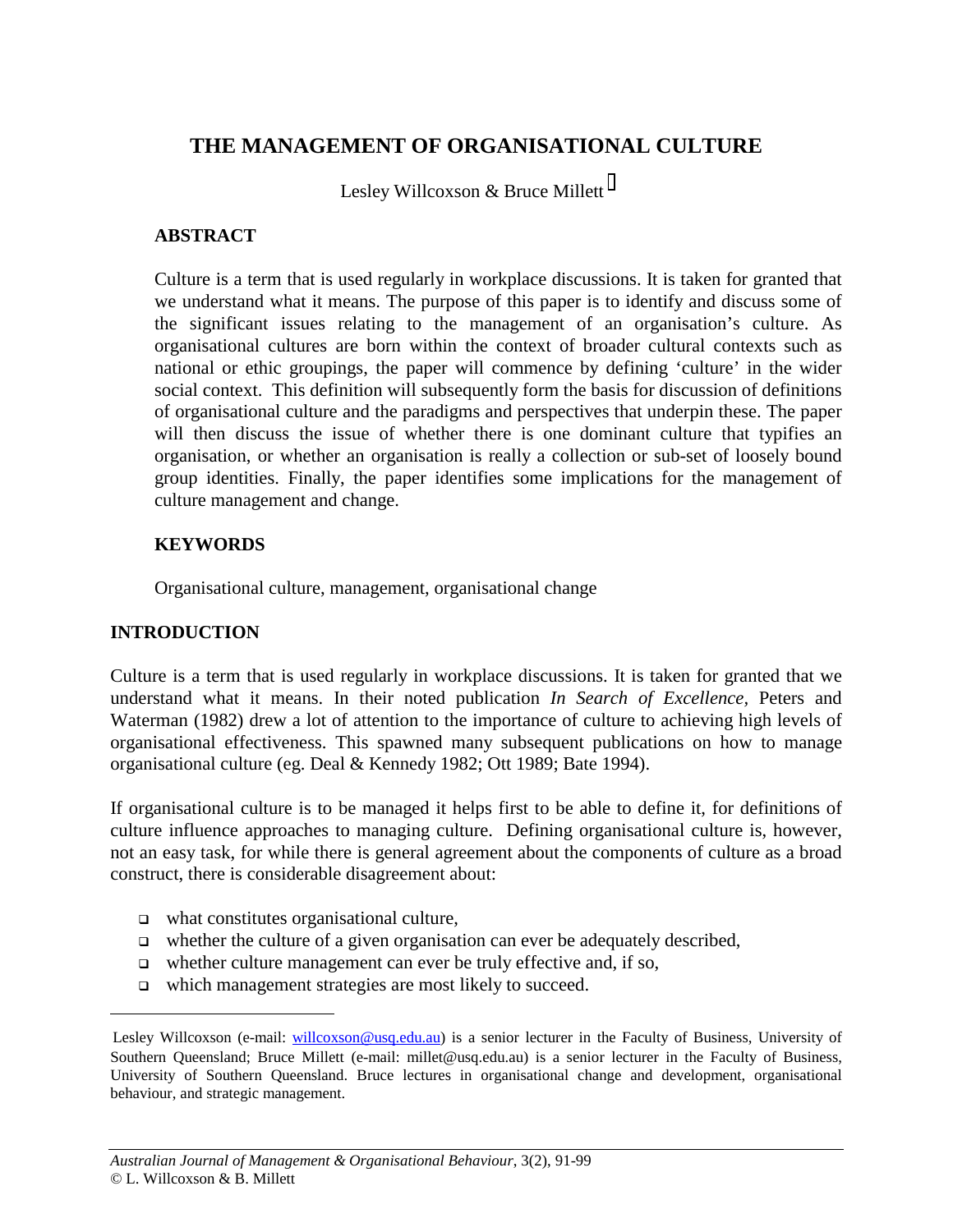Despite the claims of some authors, there are no simple or right answers to these questions and, as indicated previously, approaches to culture management are contingent upon the manager's or change agent's conception of organisational culture.

The purpose of this paper is to identify and discuss some of the significant issues relating to the management of an organisation's culture. As organisational cultures are born within the context of broader cultural contexts such as national or ethic groupings, the paper will commence by defining 'culture' in the wider social context. This definition will subsequently form the basis for discussion of definitions of organisational culture and the paradigms and perspectives that underpin these. The paper will then discuss the issue of whether there is one dominant culture that typifies an organisation, or whether an organisation is really a collection or sub-set of loosely bound group identities. Finally, the paper identifies some implications for the management of culture management and change.

## **CULTURE IN A BROADER SOCIAL CONTEXT**

In its very broadest sense, culture serves to delineate different groupings of people on the basis of the extent to which each group is perceived and perceives itself to share similar ways of seeing and interacting with the animate, inanimate and spiritual world (Benedict 1934; Kluckhohn & Strodtbeck 1961; Trompenaars 1993). Australian culture, for example, may thus arguably be described as more similar to that of the United States of America than to that of Malaysia.

Cultures are based in history, developing over time as groups establish patterns of behaviour and belief that seem effective in helping them to interpret and interact with the world in which they find themselves. Australian 'mateship' behaviour, for example, served early male white settlers in a harsh and sparsely populated world much better than the maintenance of the hierarchical class distinctions typical of the world from which they had come. From such new, adaptive patterns of behaviour arise new beliefs, such as a belief in egalitarianism. These new behaviours, values and beliefs, together with the associated rituals, myths and symbols that arise to support them, combine over time to establish and then to reinforce the core assumptions of the culture. In addition to providing implicit guidelines for behaviour and the channelling of emotion (Trice & Beyer 1993), cultures serve to give people a sense of belonging through collective identity and thus break down the intrinsic isolation of the individual. It is also important to realise that culture can also define differences between groups. Culture identifies particular groups by their similarities as well as their differences.

Although cultures are dynamic to the extent that changed circumstances can lead to the incorporation of new patterns of behaviour or ideologies, typically these are overlaid on existing core assumptions and thus a culture may exhibit what seem to be complex ambiguities or paradoxes (Trice & Beyer 1993) until such time new behavioural adaptations to the environment give rise to a new belief system and set of core assumptions. This can be clearly seen in the case of egalitarianism, a value that is probably associated with a core assumption that life should be lived cooperatively, rather than competitively. While most Australians continue to proclaim egalitarianism as an Australian value, under the changed circumstances of greater urbanisation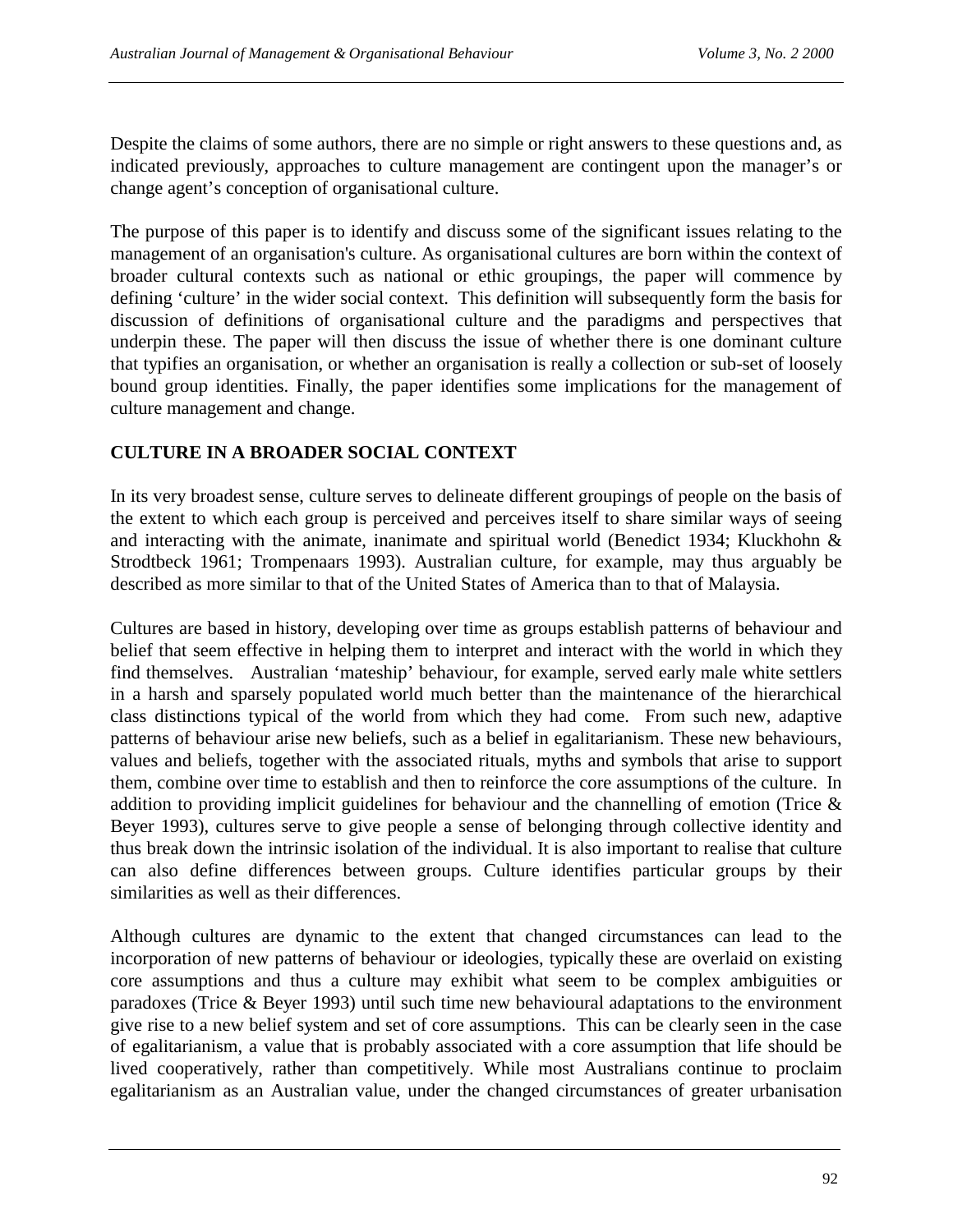and commercialisation of labour, they also now display enthusiasm for job or salary-related status which tends to be associated with competitive behaviour. It may be that over time, as behaviours and values move towards competitiveness, deeply held assumptions about the viability of cooperative relationships will also shift to emphasise the greater viability of competitive relationships.

### **DEFINING ORGANISATIONAL CULTURE**

Like wider delineations such as national culture, an organisational culture may be generally described as a set of norms, beliefs, principles and ways of behaving that together give each organisation a distinctive character (Brown 1995). Like national cultures, organisational cultures form and are transformed over time. There is broad agreement amongst writers that around the time of its inception, an organisation responds to and reflects industry characteristics such as the competitive environment and customer requirements, together with the wider community values held by its employees, and also the values and behaviours of its founders or early leaders (eg. Schein 1985; Ott 1989; Gordon 1991). What may happen some years from the time of inception, however, is warmly debated, for at this point organisational culture writers and change agents divide into separate camps formed on the basis of distinct paradigms and perspectives.

For writers and researchers who take an 'anthropological' stance, organisations are cultures (Bate 1994) describing something that an organisation is (Smircich 1983) and thus, like national cultures, an organisation comprises:

- 1. a pattern of shared basic assumptions,
- 2. invented, discovered, or developed by a given group,
- 3. as it learns to cope with its problems of external adaptation and internal integration,
- 4. that has worked well enough to be considered valid, and, therefore,
- 5. is to be taught to new members of the group as the
- 6. correct way to perceive, think, and feel in relation to those problems (Schein 1991, p. 247).

In this paradigm, organisational culture is both defined and circumscribed by group parameters (e.g. language, concepts, boundaries, ideology) and by normative criteria that provides the basis for allocating status, power, authority, rewards, punishment, friendship and respect (Schein 1991). Culture determines what a group pays attention to and monitors in the external environment and how it responds to this environment. Thus, as Bate (1994) notes, for those who take an anthropological stance, organisational culture and organisational strategy are inextricably linked and interdependent. Culture, in this paradigm, is not a separable facet of an organisation, it is not readily manipulated or changed, and it is not created or maintained primarily by leaders. Over time, early leaders' beliefs and behaviours are likely to be translated into assumptions that subsequently guide the organisation. Because these assumptions operate often at a sub-conscious level and come to be shared by all organisation members, they are not easily displaced by new organisational values and beliefs articulated by later leaders. Although the use of rewards or sanctions may prompt changes in an employee's behaviour to bring it into line with new stated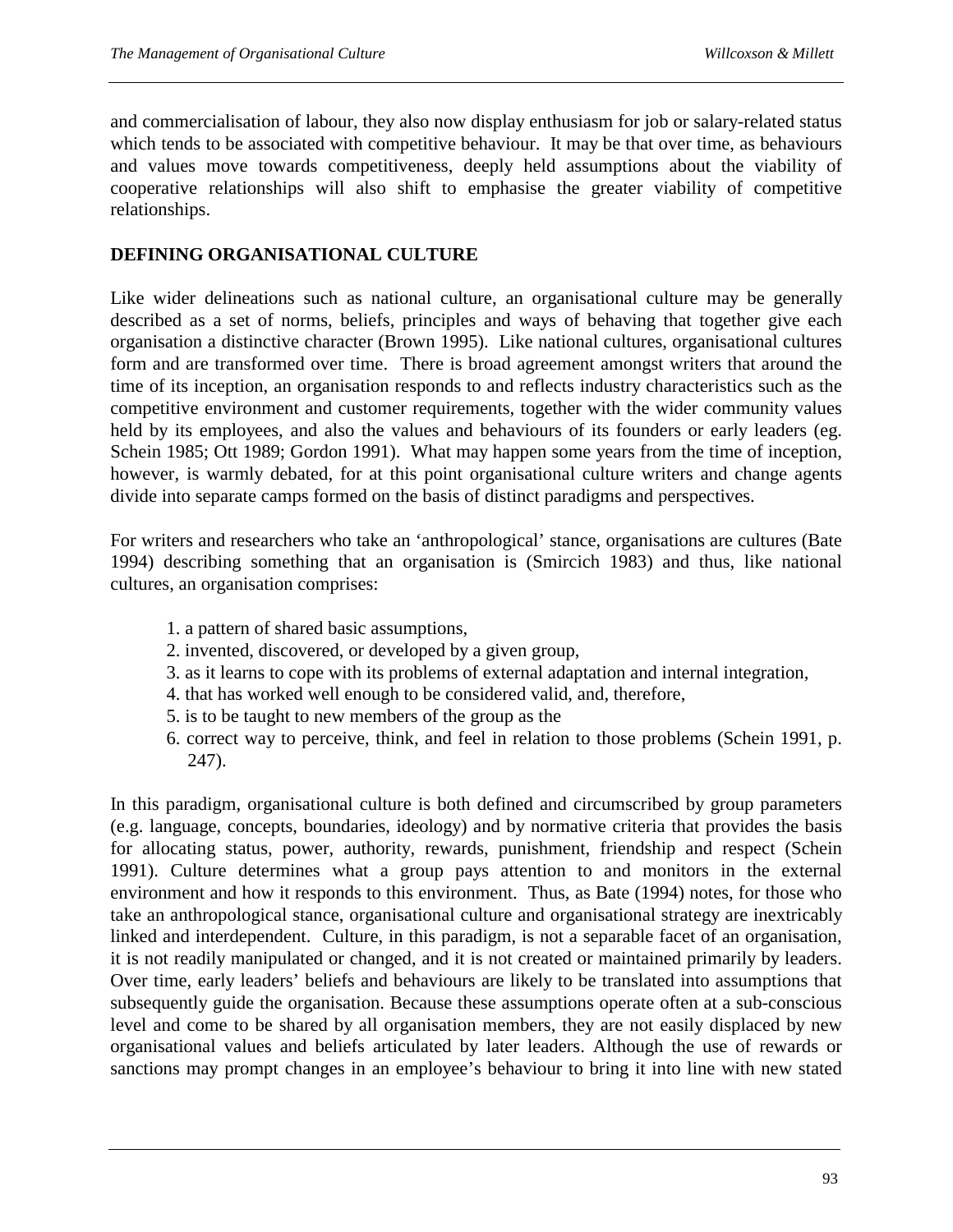values, it is usually a long time before these changes influence the deep assumptions held by members entrenched in the culture.

When researchers seek to investigate organisational culture using an anthropological paradigm, they tend to engage in 'cultural audits' which involve extensive observations of behaviour, interviews and examination of organisation documents and other artefacts. While the data collected is likely to provide a comprehensive overview of the distinct cultural features of a given organisation (albeit that these are usually derived by the researcher), the amount of material to be gathered and interpreted may render this method of organisational analysis time-consuming and unwieldy.

For the writers described by Bate (1994) as 'scientific rationalists', organisational culture is but one aspect of the component parts of an organisation, a facet that can be measured, manipulated and changed as can organisational variables such as skills, strategy, structure, systems, style and staff (Peters & Waterman 1982). In this paradigm, organisational culture is primarily a set of values and beliefs articulated by leaders to guide the organisation, translated by managers and employees into appropriate behaviours and reinforced through rewards and sanctions. 'Scientific rationalist' writers thus tend to talk about culture as if it is a definable thing — *the* culture of the organisation; the organisation *has* a service culture — and their strategies for change focus on 'modular, design-and-build activity' often related to structures, procedures and rewards (Bate 1994, p. 11).

They usually discuss organisational culture from the perspective of managers, rather than workers, and often emphasise the leader's role in creating, maintaining or transforming culture: 'leaders help to shape the culture. The culture helps to shape its members ... culture, then, stands at the apex of the leader's responsibility hierarchy' (Hampden-Turner 1990, pp. 7, 9). In this paradigm, 'organisational culture' is sometimes used interchangeably with 'corporate culture' which Linstead & Grafton Small (1992, p. 333) describe as

*the term used for a culture devised by management and transmitted, marketed, sold or imposed on the rest of the organization ...; with both internal and external images ... yet also including action and belief — the rites, rituals, stories, and values which are offered to organizational members as part of the seductive process of achieving membership and gaining commitment.* 

When investigation of deeper distinctive characteristics of a particular organisational culture is called for, researchers or consultants who subscribe to the scientific rationalist paradigm tend to use survey instruments (such as those used by Hofstede et al. 1990 and Hofstede 1991). These instruments bring to the surface factors which purport to be features of particular cultures, but which are in actuality a quantitative summary of individuals' responses to questions about how they *might* behave in a limited set of situations which the researcher predicts will be useful for highlighting cultural differences. In other words, the researcher determines what scenarios or concepts should be used to describe the culture and then tests to see which of the scenarios or concepts are accepted by the majority of respondents as most relevant to a given culture.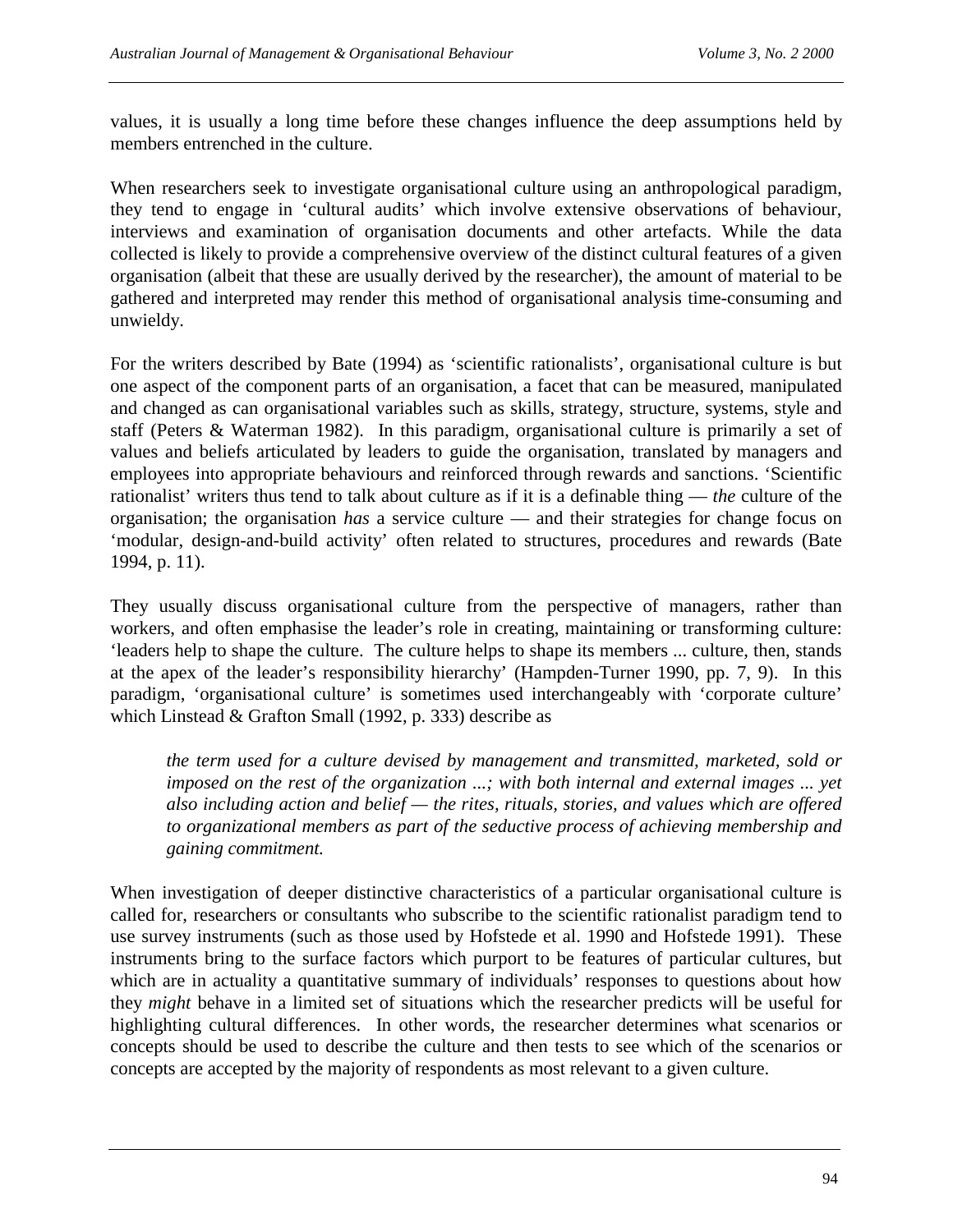#### **ONE CULTURE OR MANY?**

The discussion so far has focussed upon organisational culture as if all organisations have one culture. But do they? Although some writers argue that organisational cultures are unitary and integrated, others argue for the existence of pluralism or differentiated sub-cultures in the one organisation, while yet others adopt a fragmented or anarchist perspective and claim that 'consensus fails to coalesce on an organization-wide or subcultural basis, except in transient, issue-specific ways' (Frost et al. 1991, p. 8).

Again, as with the anthropological or scientific rationalist paradigm, there is no one demonstrably right perspective, but the perspective adopted will certainly influence the change strategies used and it may be that certain types of organisations are more likely to have a single, unitarist culture whereas others are more likely to be pluralistic or anarchistic in nature.

Collins and Porras' (1994, p. 8) study of visionary companies — Built to Last — provides a clear example of an anthropological paradigm combined with a unitarist perspective in its claim that:

*a visionary company almost religiously preserves its core ideology — changing it seldom, if ever. Core values ... form a rock-solid foundation and do not drift with the trends and fashions of the day.* 

A unitarist perspective also underpins various category descriptions of organisational culture. For example, Handy (1993) asserts that organisations exhibit either role, task, power or personorientated cultures. Change agents or writers who take a unitarist perspective generally argue for change or maintenance of organisational culture through top-down leadership and organisationwide systems and programs. From the unitarist perspective, the essential unity of the organisation makes it possible for the leader or leadership group to effectively control or alter organisational direction. This sort of top-down organisational control may conceivably occur in transnational companies, in which national or professional cultures arguably exert less influence, but many writers or change agents perceive in most organisations the existence of sub-cultures which militate against the effectiveness of top-down cultural leadership.

Those who take a pluralist perspective and recognise the existence within organisations of diverse sub-cultures arising from factors such as professional affiliation, status, social or divisional interactions, argue that organisational success springs from the effective leadership and management of diversity, and that cultural change or maintenance efforts have to be undertaken through programs specifically designed for different segments of the organisation. International companies, with national subsidiaries tied to a parent company, often exhibit distinct cultures interacting with the parent company culture, but so also do many nationally-based companies where, for example, research and development divisions may form a sub-culture quite different from that of marketing divisions. Public sector healthcare organisations such as Queensland Health have long been subjected to cultural silos that have emerged from the development of powerful professional groups such as medical and nursing associations.

Ogbonna & Wilkinson's (1990) study of the effects of a supermarket cultural change program (from a cost-minimisation to a customer-service focus) further demonstrates that, in some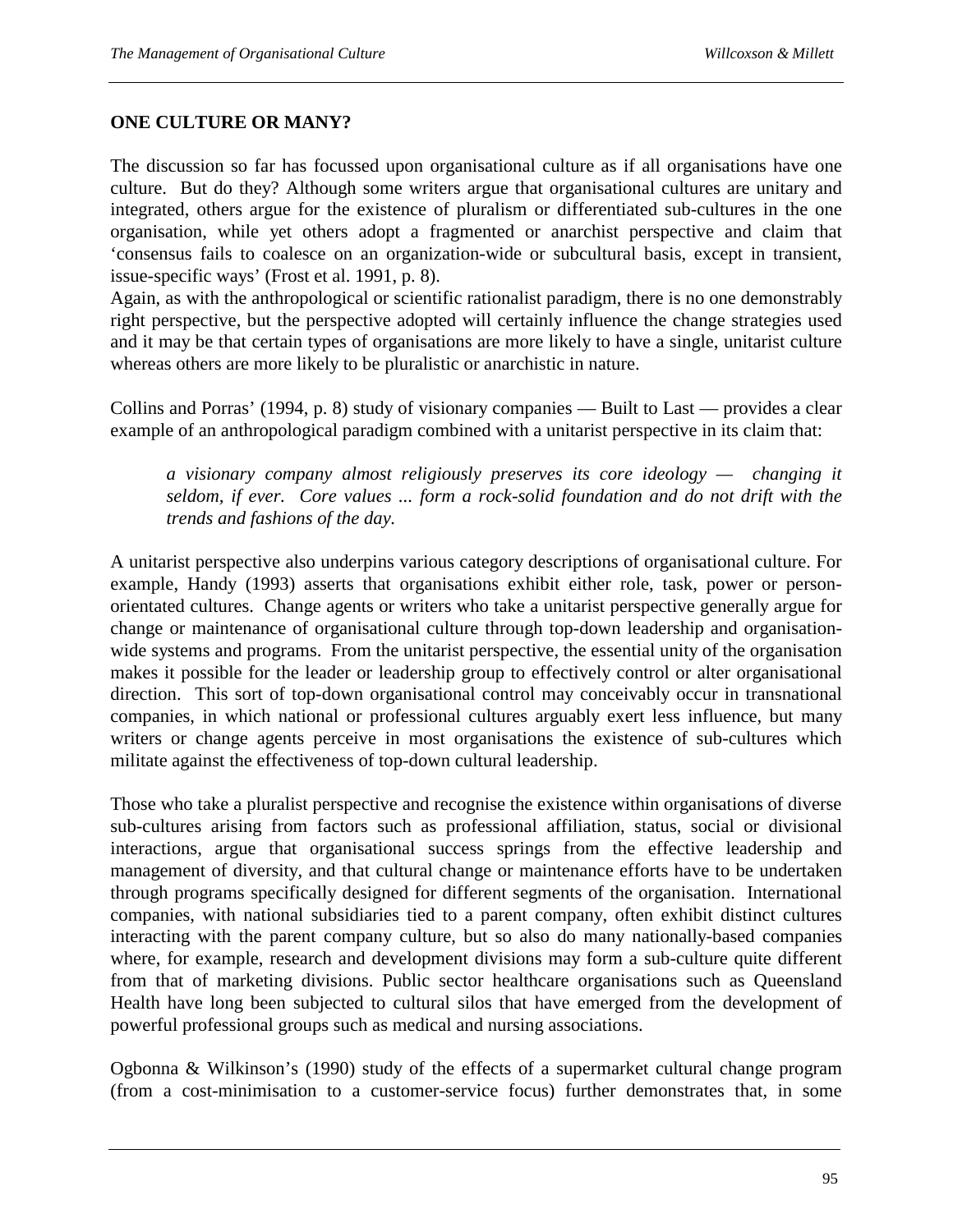organisations, not only do distinct sub-cultures exist (supermarket checkout operators vs managers), but that changes in training, rewards and structures may achieve change in the values of one group (the managers) and only superficial behavioural changes in the other group (the checkout operators). The checkout operators behaved in the way required but did this because they were required to do so, rather than because they had personally come to believe in the importance of better customer service.

Even more fragmentation in organisational cultures than is evidenced in the supermarket example may result from recent changes in organisational configurations, such as the growth of project work, network organisations or strategic alliances in which individuals from across an organisation or from several separate organisations join together temporarily to undertake a specific task. In such instances, the transient and diverse nature of the work grouping is clearly unlikely to foster the formation of an organisation-wide culture or even a sub-culture. The anarchist perspective argues that in any case, all organisations are comprised of individuals who bring with them their own values and assumptions and thus there really can be no underlying cultural unity at any level except on a transient basis (Frost et al. 1991). Such fragmentation may be found even in traditionally structured firms for, in their study of twenty organisational cultures, Hofstede et al. (1990, p. 311) found:

*shared perceptions of daily practices to be the core of an organization's culture .... employee values differed more according to the demographic criteria of nationality, age, and education than according to membership in the organization per se.* 

The anarchist perception of organisational culture implies the impossibility of effecting cultural change through concerted change efforts, but it also highlights the centrality of effective communication and management of diversity if the loosely-coupled organisation is to remain functional and not break apart (Weick 1991). The question of whether there is one culture or many operating within the organisational context is an important issue for managing culture. Each of the three perspectives discussed above provide some valuable insights into addressing the question.

## **IMPLICATIONS FOR CULTURE MANAGEMENT AND CHANGE**

There exist two basic approaches to culture and, by implication, strategy: conforming (maintaining order and continuity) and transforming (changing and breaking existing patterns) (Bate 1994). As demonstrated by the subsequent poor performance of many of Peters and Waterman's (1982) so-called 'excellent' companies, the effectiveness of the chosen approach to organisational culture and strategy at any given time is dependent upon contextual factors relating to both the internal and the external environment (Bate 1994). Thus, context determines a culture needs to be maintained or changed, but the strategies adopted are very much determined by the paradigm and perspective subscribed to by the manager or change agent.

In dealing with the management of organisational culture, it is firstly necessary to identify as fully as possible the attributes of the existing or new target culture — the myths, symbols, rituals, values and assumptions that underpin the culture. Subsequently, action can be instigated in any of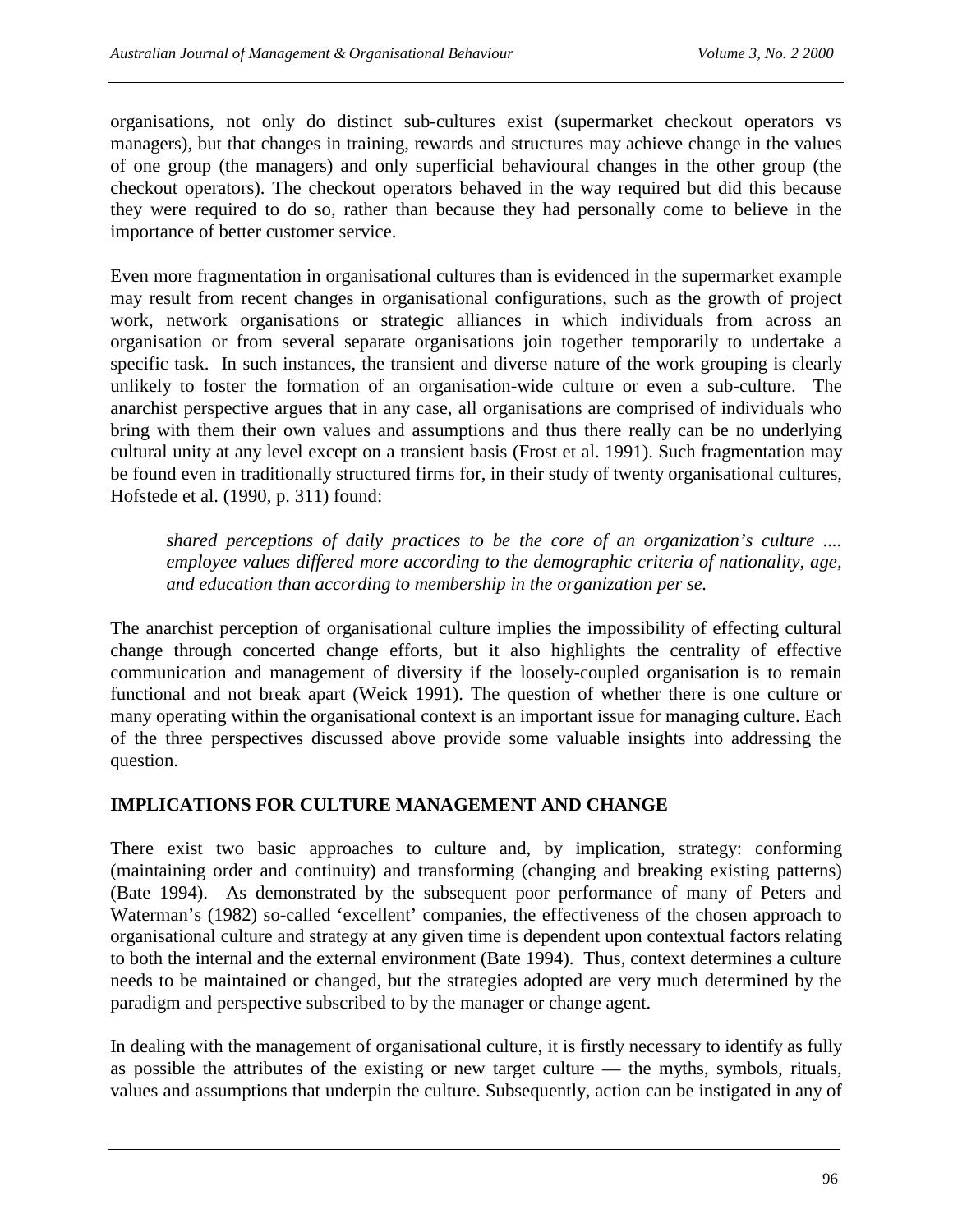several key points of leverage (Allen 1985; Davis 1985; Trice & Beyer 1985; Kilman et al. 1986; Schneider & Rentsch 1988):

- $\Box$  recruitment, selection and replacement culture management can be affected by ensuring that appointments strengthen the existing culture/s or support a culture shift; removal and replacement may be used to dramatically change the culture;
- $\Box$  socialisation induction and subsequent development and training can provide for acculturation to an existing or new culture and also for improved interpersonal communication and teamwork, which is especially critical in fragmented organisational cultures;
- $\Box$  performance management/reward systems can be used to highlight and encourage desired behaviours which may (or may not) in turn lead to changed values;
- $\Box$  leadership and modelling by executives, managers, supervisors can reinforce or assist in the overturning of existing myths, symbols, behaviour and values, and demonstrates the universality and integrity of vision, mission or value statements;
- $\Box$  participation of all organisation members in cultural reconstruction or maintenance activities and associated input, decision-making and development activities is essential if long-term change in values, and not just behaviours, is to be achieved;
- $\Box$  interpersonal communication satisfying interpersonal relationships do much to support an existing organisational culture and integrate members into a culture; effective teamwork supports either change or development in and communication of culture; and
- $\Box$  structures, policies, procedures and allocation of resources need to be congruent with organisational strategy and culture and objectives.

The above constitute a number of many strategies and leverage points that can be used in organisations to manipulate an organisation in terms of its overall culture and the sub-cultures that are contained within. The management of culture is based on a sophisticated understanding of the tacit and explicit aspects that make-up the existing culture.

## **CONCLUSION**

What constitutes organisational culture and its perceived role in organisational success are contested, resting on perceptions of culture either as a historically-based, change-resistant, deep social system which underpins all organisational strategy and action, or as just one aspect of the total organisational system, manipulable though surface structures such as rewards. The paradigm adopted will determine which of the key points of leverage are deemed most likely to achieve the desired outcome of cultural maintenance or change. The perspective adopted will determine the focus of cultural change, development or maintenance activities, that is, whether they are to involve the whole organisation, identified sub-cultures, or small cells brought together for specific projects. There are no definitive answers to questions about the most appropriate way to change or maintain an organisational culture in order to provide for success or, indeed, whether change or maintenance is required in a given context — to answer these question is the essential challenge facing the strategic leader.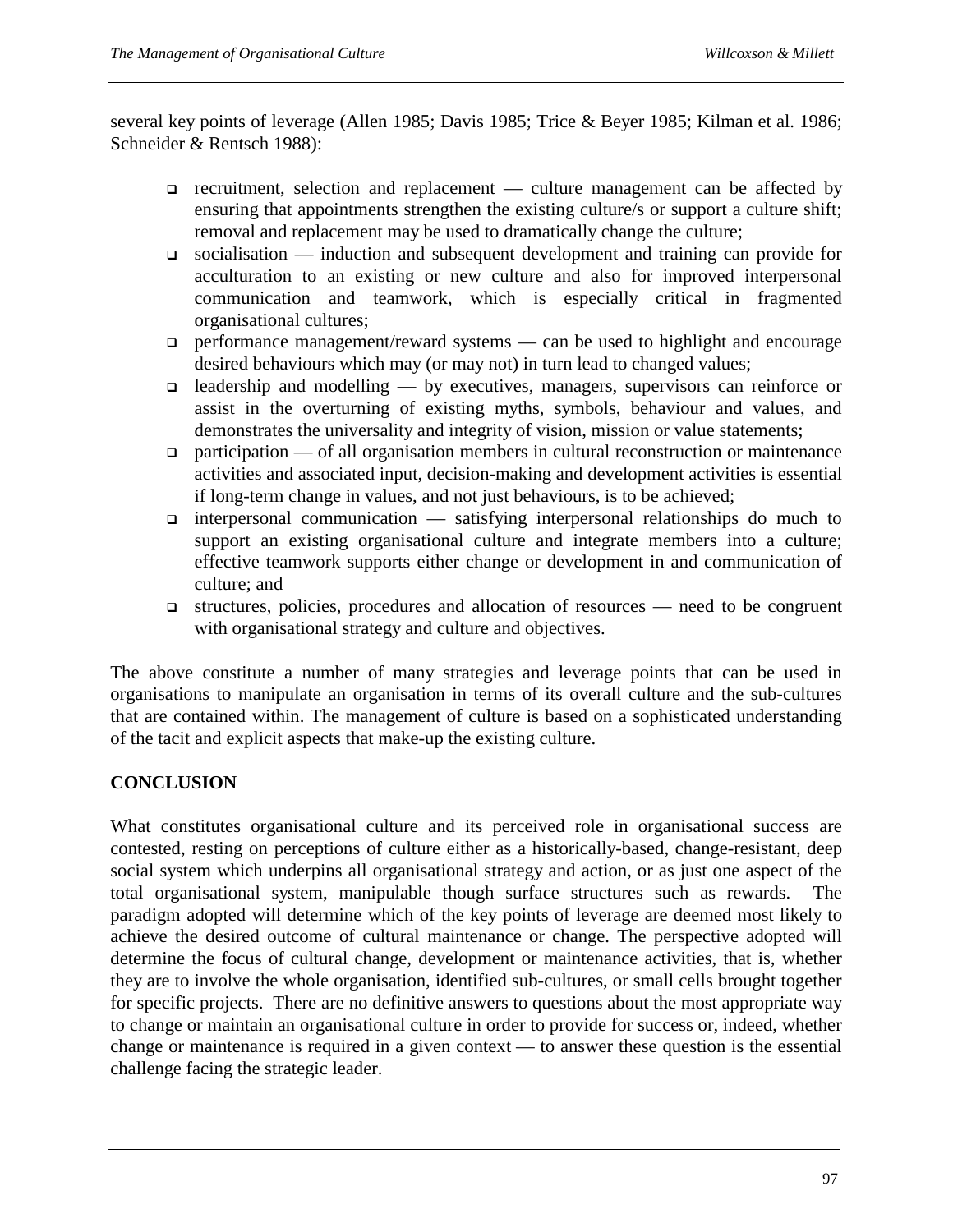## **INSTRUCTIONAL COMMENTARY**

From the above discussion, answer the following questions:

- 1. What definition of culture best reflects what you observe as going on in the organisations you are familiar with?
- 2. Are the organisations you are familiar with more unitarist in terms of culture? Or pluralist? Or anarchist?
- 3. Can you change organisational culture?
- 4. What particular strategies do you see as fundamental to changing culture?

## **REFERENCES**

Allen, R. 1985, 'Four Phases for Bringing About Cultural Change', in *Gaining Control of the Corporate Culture,* eds R. Kilmann, M. Saxton, R. Serpa, Jossey-Bass, San Francisco.

Bate, S. 1994, *Strategies for Cultural Change*, Butterworth Heinemann, Oxford.

- Benedict, R. 1934, *Patterns of Culture*, Houghton Mifflin, Boston
- Brown, A. 1995, *Organisational Culture*, Pitman Publishing, London.
- Collins, J. & Porras, J. 1994, *Built to Last*, Century, London.
- Davis, T. 1985, 'Managing Culture at the Bottom', in *Gaining Control of the Corporate Culture,*  eds R. Kilmann, M. Saxton, R. Serpa, Jossey-Bass, San Francisco.
- Deal, T. E., & Kennedy, A. 1982 . Corporate Cultures: The Rites and Rituals of Corporate Life, Addison-Wesley, Reading, MA.
- Frost, P., Moore, L., Reis Louis, M., Lundberg, C., & Martin, J. (eds) 1991, *Reframing Organizational Culture*, Sage, Newbury Park.
- Gordon, G. 1991, 'Industry Determinants of Organizational Culture', *Academy of Management Review*, vol 16, no. 2. pp. 396-415.
- Hampden-Turner, C. 1990, *Creating Corporate Culture*, Addison-Wesley, Massachusetts.
- Handy, C. 1993, *Understanding Organizations*, Penguin, London.
- Hofstede, G., Neuijen, B., Dval Ohayv, D. & Sanders, G. 1990, 'Measuring Organizational Cultures: A Qualitative and Quantitative Study Across Twenty Cases', *Administrative Science Quarterly*, vol. 35, pp 286-316.
- Hofstede, G. 1991, *Cultures and Organizations*, McGraw-Hill, London.